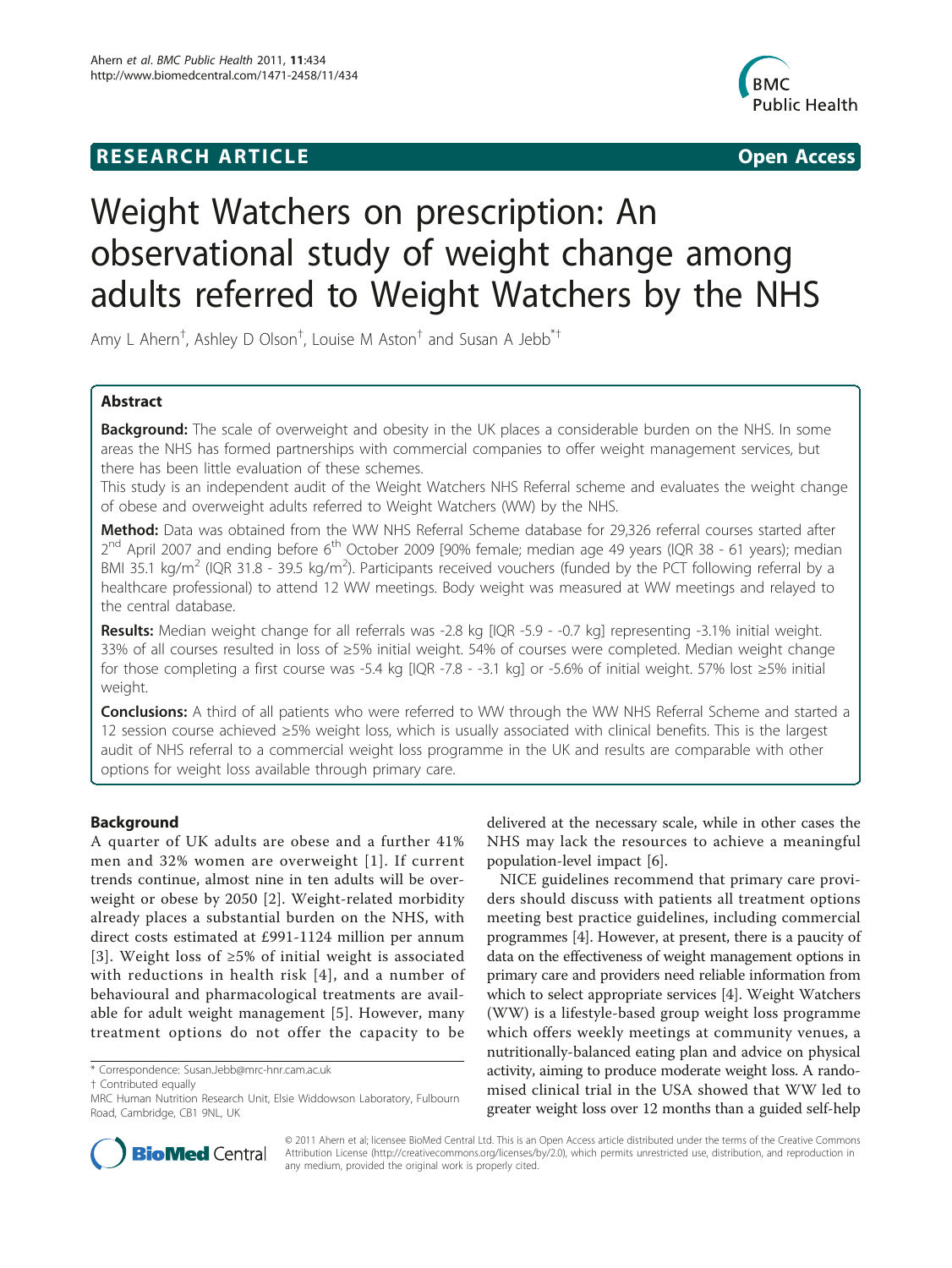programme  $(4.3 \pm 6.1 \text{ kg} \text{ vs. } 1.3 \pm 6.1 \text{ kg} \text{ ; p} < .001)$  [[7\]](#page-4-0). However, there is no published data on weight change following referral to WW by a health professional, when the treatment package is funded by the Primary Care Trust (PCT) at no cost to the patient. Such information is vital to inform evidence-based commissioning of weight management services.

## Methods

#### Study Design

The aim of this observational study was a retrospective examination of weight change in NHS patients referred and funded by their primary care provider to 12 sessions of WW, at a cost of £45 per participant. Data were obtained from the WW NHS Referral Scheme database for all referral courses started after  $2<sup>nd</sup>$  April 2007 (when WW began recording objective weights for all commenced referrals) and ending before  $6<sup>th</sup>$  October 2009, and were analysed by an independent research team.

#### Participants

The complete dataset contained 29,560 referral courses in which the patient commenced the referral by attending at least one WW meeting. No data was available on the total number of patients who were referred but did not attend any sessions. Referrals were excluded if there was no recorded height, gender was unknown, or if there were discrepancies between course completion, defined by WW, and number of meetings attended. Data from 29,326 referral courses (99%) were included in the final analyses.

#### Measurements

The initial weight of participants was measured and recorded by WW leaders and relayed to the central database by telephone or email. Body weight was measured at each subsequent session by WW leaders and the final body weight was similarly relayed to the data base when patients either lapsed (defined as no attendance or communication from a participant for a 5 week period) or completed 12 sessions.

# Statistical Analysis

Statistical analyses were conducted using Stata/IC 10.1 software. Data were not normally distributed so medians and inter-quartile ranges (IQR) were used to represent the data. Data were analysed for all referrals attending a first meeting and for participants completing all 12 sessions of a first referral course during the audit period (completers only analysis). These analyses assumed there was no weight change for participants who attended only one session. A multiple linear regression model was used to analyse the effect of covariates on percent weight change.

#### Ethics

This study was an audit. No data was collected outside of routine clinical care and all databases were anonymised. All individuals referred to WW as part of the NHS referral scheme gave consent to their data being audited.

### Results

#### Baseline characteristics of referrals

Of the 29,326 referrals, 26,252 (90%) were female. Median age was 49 years (IQR 38 - 61 years). Median weight at the start of the referral course was 94.3 kg (IQR 83.7 - 107.7 kg) and median start BMI was  $35.1 \text{ kg/m}^2$  (IQR  $31.8 - 39.5$  kg/m<sup>2</sup>).

#### Attendance

Attendance for the 29,326 referral courses is shown in Figure 1. 1,570 (5%) of participants attended only 1 session and 15,885 (54%) attended all 12 sessions. Among completers, the median duration of attendance was 12 weeks (IQR 12 - 14 weeks).

#### Weight change

Median weight change for all commenced referrals was  $-2.8$  kg (IQR  $-5.9$  -  $-0.7$  kg), which equates to  $-3.1\%$ (IQR -6.1 - -0.7%) of baseline weight. 33% of referrals resulted in ≥5% weight loss. Median weight loss increased as number of meetings attended increased,  $(p$ -trend  $\leq 0.001$ ; Figure 1).

Some courses were repeat referrals for the same patient. 11,851 (75%) of the completed 15,885 courses were the first recorded referral for an individual during the recording period. 3,088 (19%) represented a second referral and 729 (5%) a third. The remaining 217 (1%) were the fourth to eighth courses prescribed to an individual. Individuals later prescribed at least one repeat course lost more weight on their first course than those

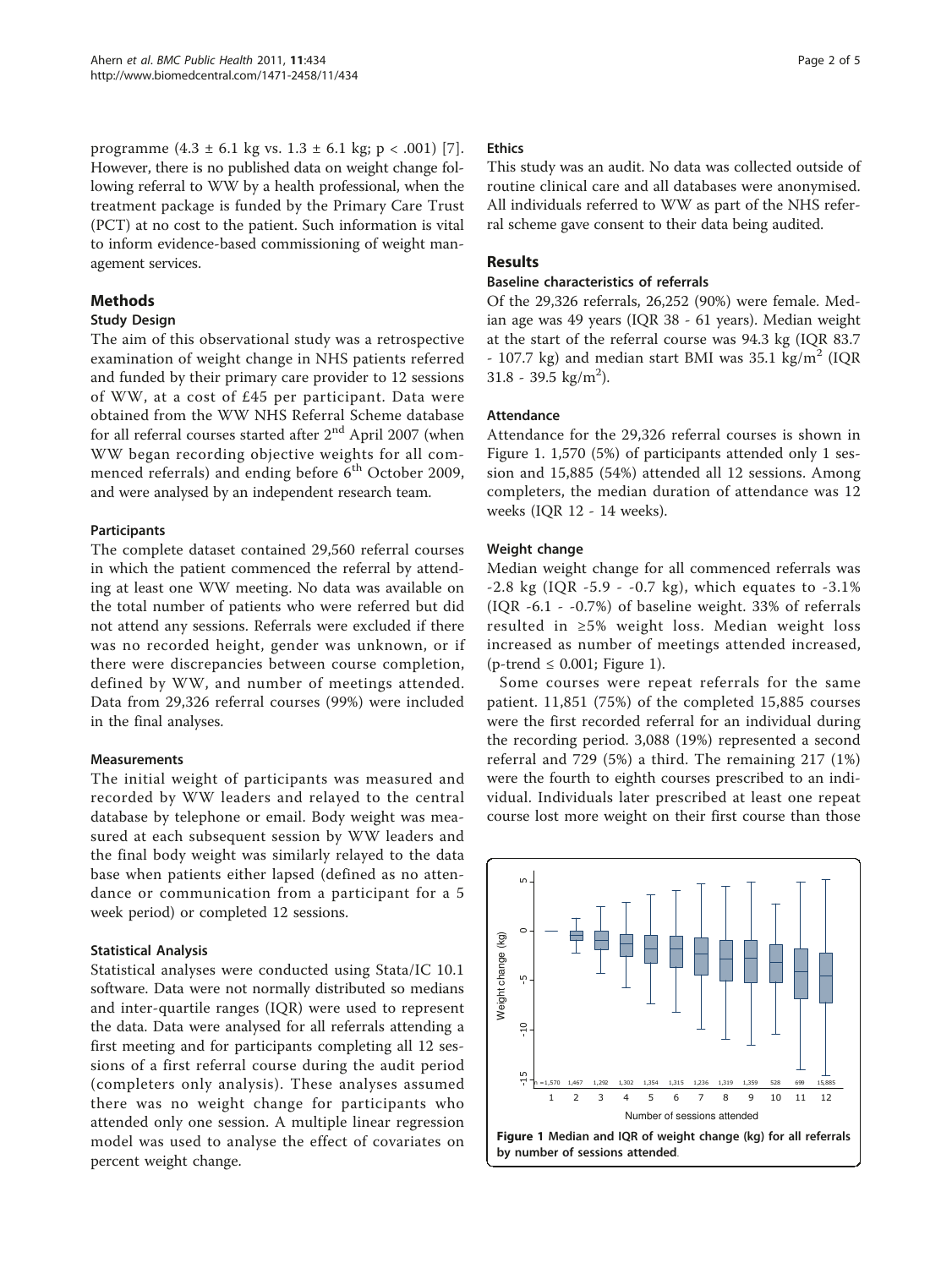who were not prescribed a second course  $(t(22,517))$  = 37.8,  $p \leq 0.001$ ).

Weight change by referral course number for an individual ('referral rank') is illustrated in Figure 2. Weight loss per course decreased with increasing rank, although later courses did result in small additional weight loss.

Median weight change for all first recorded referrals commenced  $(n = 22,519)$  was -3.6 kg (IQR -6.4 - -1.0) kg), which equates to  $-3.6\%$  (IQR  $-6.7$  -  $-1.1\%$ ) of baseline weight. 38% of commenced first referrals resulted in ≥5% weight loss (Figure 3).

Analysis of those who completed all 12 sessions of a first recorded referral course  $(n = 11,851)$  showed that median weight change was -5.4 kg (IQR -7.8 - -3.1 kg), or -5.6% (IQR -8.1 - -3.2%) initial weight. 57% lost ≥5% and 12% lost  $\geq$ 10% of initial weight (Figure 3).

In participants completing a first referral course, median percent weight loss was greater in men than women; greater in participants over 40 y than in younger participants; and in those with a BMI between 30 and 40 kg/  $\rm m^2$ , relative to BMI < 30 kg/m<sup>2</sup>, though the absolute differences were very small (Table 1). There was statistically less weight lost as the period of time to complete the 12 sessions increased beyond the 12-week reference period, though absolute weight loss was greatest in the 5% of participants for whom final weight was recorded more than 24 weeks after baseline.

#### **Discussion**

This study examined weight loss in the WW NHS referral scheme and found that a third of all commenced referrals resulted in weight loss of ≥5% initial body weight, which is expected to have clinical benefits [\[4](#page-4-0)]. In patients completing a first referral course, median





weight loss was 5.4 kg (5.6% initial weight), with more than half losing  $\geq 5\%$ .

Weight loss in this programme is comparable to other studies of commercial or primary care-based weight loss programmes. For example, in the Counterweight programme 25.3% of participants lost ≥5% at 3 months, 40.2% at 6 months and 33.7% at twelve months [[8\]](#page-4-0). Results are similar to a small pilot study of primary care referral to Slimming World, where participants completing a 12 week course lost 5.4 kg, with 57% losing ≥5% baseline weight. In a randomised controlled trial of

| Table 1 Multivariate effects of covariates on median |
|------------------------------------------------------|
| percent weight change for those completing a first   |
| referral course (median, p-value and 95% confidence  |
| interval)                                            |

|                         |             | <b>Percent Weight Change</b> |         |                  |
|-------------------------|-------------|------------------------------|---------|------------------|
|                         | N(%)        | <b>Median</b>                | P value | 95% CI           |
| Course Duration (weeks) |             |                              |         |                  |
| 12                      | 7,972 (67)  | $\overline{\phantom{a}}$     |         |                  |
| $13 - 24$               | 3,243(27)   | 0.70                         | < 0.001 | (0.51, 0.89)     |
| >24                     | 636(5)      | $-0.84$                      | < 0.001 | $(-1.21, -0.46)$ |
| Gender                  |             |                              |         |                  |
| Female                  | 10,577 (89) |                              |         |                  |
| Male                    | 1,274(11)   | -0.54                        | < 0.001 | $(-0.81, -0.27)$ |
| Age (years)             |             |                              |         |                  |
| < 40                    | 2,818 (24)  |                              |         |                  |
| $40 - 49$               | 2,606 (22)  | $-0.25$                      | 0.051   | (0.49, 0.00)     |
| 50-59                   | 2,612(22)   | $-0.34$                      | 0.007   | $(-0.59, -0.09)$ |
| $60+$                   | 3,815 (32)  | $-0.14$                      | 0.237   | $(-0.36, 0.09)$  |
| Start BMI               |             |                              |         |                  |
| <30                     | 1,189 (10)  |                              |         |                  |
| $30 - 34$               | 4,315 (36)  | $-0.32$                      | 0.035   | $(-0.62, -0.02)$ |
| 35-39                   | 3,461 (29)  | $-0.04$                      | 0.775   | $(-0.35, 0.26)$  |
| $40+$                   | 2,886 (24)  | 0.38                         | 0.018   | (0.07, 0.70)     |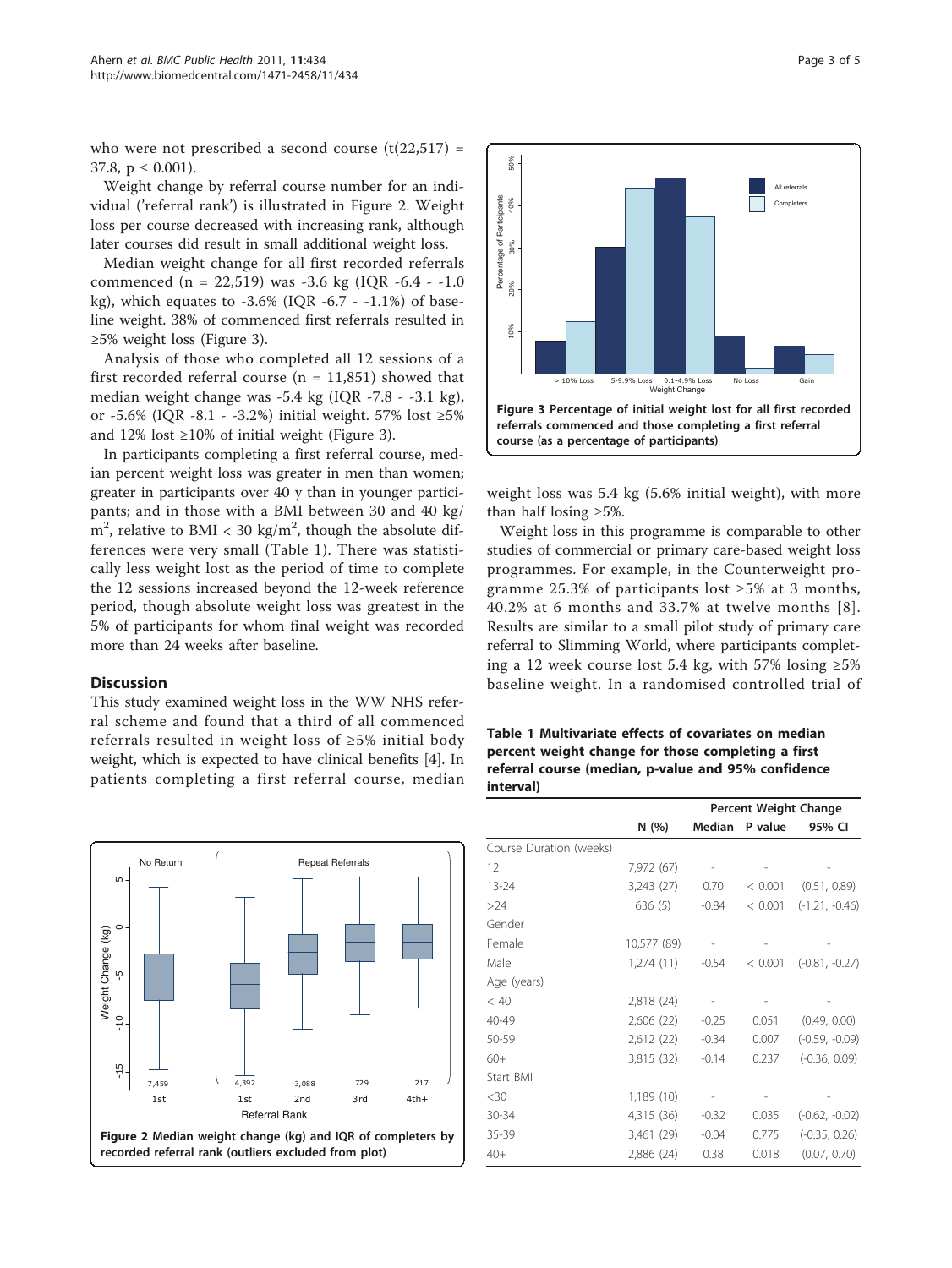commercial weight loss diets, conducted as part of a BBC series, mean weight change among self-selected participants at 2 months ranged from -3.8% to -5.5% initial weight for the various diets vs. -0.4% for controls and -4.9 to -7.3% at 6 months vs. +0.6% for controls [\[9](#page-4-0)].

In the present analysis over 54% of commenced referral courses were completed. High drop-out rates are usually observed in studies of obesity treatment, particularly those conducted outside of a research centre environment. In the Counterweight study, retention was 47.7% at 3 months, 30% at 6 months and 22.5% at 12 months [[8\]](#page-4-0) and in controlled trials, where retention is likely to be higher than in general practice, drop-out rates range from 10-80% [\[10](#page-4-0)].

In the UK, the NHS (primarily through PCTs) can currently purchase referral packages for 12 WW sessions, which can then be prescribed to patients at no charge. These 12 session referrals are expected to be completed over approximately 12 weeks, although many participants completed their sessions over a longer period of time. There was a trend for weight loss to diminish as the period of time to complete the 12 sessions increased beyond the 12-week reference period, perhaps reflecting declining adherence. However, absolute weight loss was greatest in the 5% of participants where the final weight was recorded more than 24 weeks after baseline, perhaps reflecting a small group of committed participants who return for a final weigh-in and who have had a longer period in which to lose weight.

Twelve weeks is a relatively short duration for a weight management programme, and data on the longer term outcomes of these referrals is necessary to establish whether this treatment has a significant impact on long term health outcomes. Research suggests that in many cases the weight lost during behavioural and pharmacological treatments is regained after treatment cessation [[5,11-13\]](#page-4-0). A quarter of referrals were repeat referrals for the same patient and although weight loss diminished with repeat referrals these patients did achieve additional weight losses, suggesting that longer referrals might improve weight loss. However, increased treatment duration leads to increased costs of intervention and the longer-term impact beyond the duration of the programme still needs to be established for both commercial weight management programmes and those led by the NHS, including analyses of the cost-effectiveness of each approach.

Data was not available to calculate the cost-effectiveness in the current study. However, the current cost to PCTs of the 12 session package is  $E45 + VAT$ , which is likely to be lower than for programmes led by health professionals. One study in Australia examined the cost-effectiveness of referral to a six-month course of Weight Watchers and a weight loss treatment programme developed by a health service and concluded that neither treatment was cost

effective [\[14\]](#page-4-0). However, this study did not base their calculations on the cost of referral packages offered to health care providers, and the authors acknowledge substantial uncertainty in their estimates and highlight the fact that, due to lack of data, they were unable to include potential health benefits additional to those resulting directly from weight loss, such as benefits derived from changes to diet and physical activity as a result of the programme. Although this study used weight loss data from a small UK study, cost data was derived from an Australian pricing structure and may not reflect the true cost-effectiveness of WW referral in the UK and other countries, and further evaluation is therefore warranted. In addition to averted healthcare costs arising from avoidance of treatment of modelled diseases, these further evaluations should also consider the considerable costs of obesity to the wider society, including time off work as a result of obesity-related illness. They should also consider comparison with alternative treatments such as individual-level primary care-based intervention.

The proportion of men referred to WW was very low, which may reflect the perception of the scheme by either prospective participants or practitioners as more suitable for women. However, weight loss in men who did attend was similar to that of women. This could suggest that the programme is equally effective in men and women, but may also reflect a tendency for men to only commence a referral if they are committed to adhering to the programme and the format is appealing to them. Further research should examine the origin of this gender bias.

Participants with a BMI between 30 and 35 kg/m lost significantly more weight compared to those with a BMI < 30 kg/m. However most of these participants will require further weight loss interventions to achieve continued reductions in excess weight. Those with a BMI >40 kg/m lost less weight than those with a BMI < 30 kg/m. Despite the large number of referrals made in this weight category, this low intensity treatment may be insufficient for this level of obesity. We speculate that the referral of heavier patients may reflect a paucity of available treatment options in primary care. Limited data from repeat referrals suggests that additional weight loss is possible, but more intensive interventions may be warranted as second-line therapy for some participants at greatest risk.

This observational study was an audit of practice-based data, so there was no control group. Further research using randomised controlled trials is needed to examine the long-term clinical outcome and cost effectiveness of WW relative to interventions led by health professionals. However, there is a dearth of research into treatment of overweight and obesity in primary care in the UK and what little there is is generally small in scale and primarily audit based or pilot data [\[15-17](#page-4-0)]. This study is the largest audit of a commercial weight loss programme working in